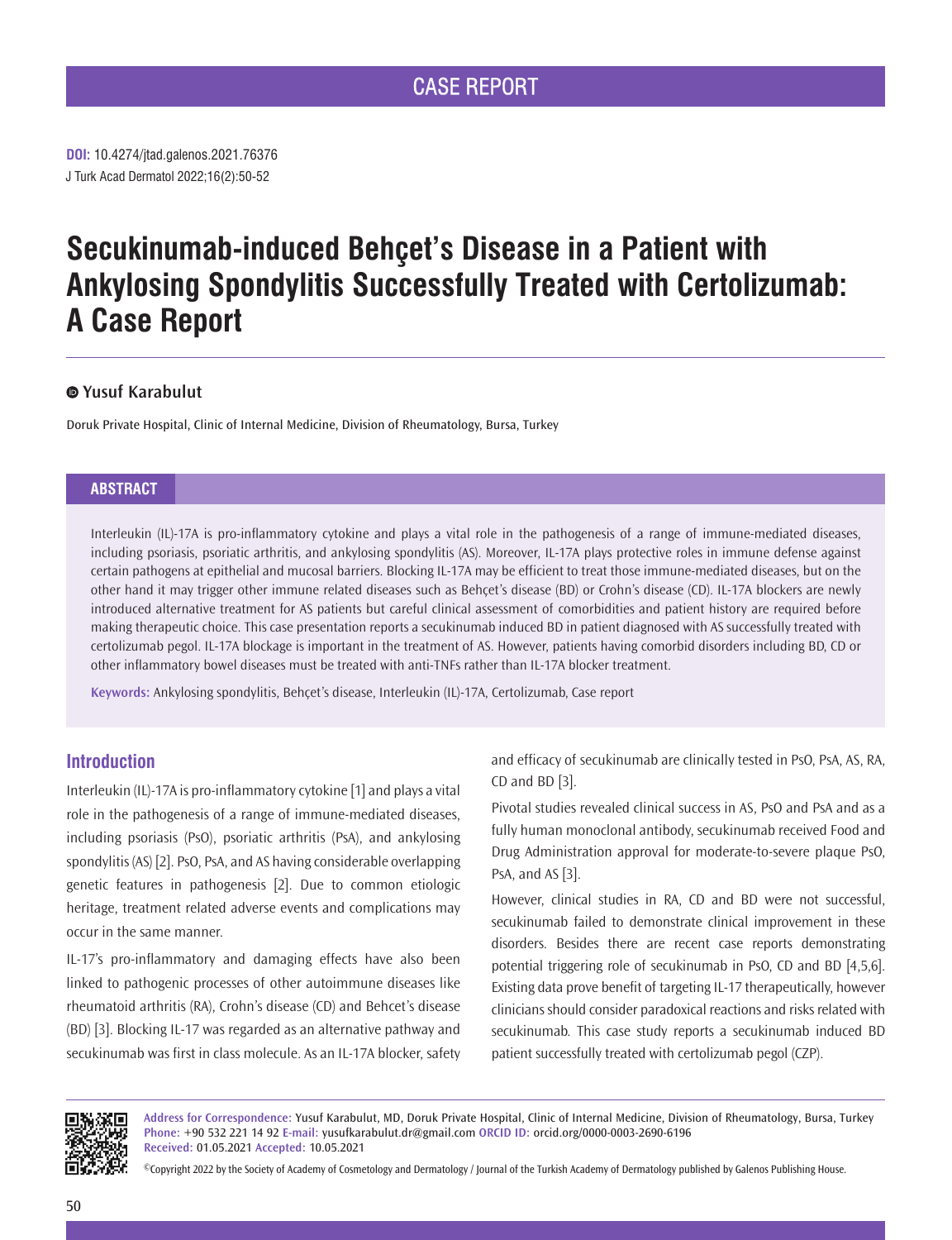## **Case Report**

A thirty-four-year-old female was admitted to rheumatology outpatient service with gradually increasing pain in April 2019. Her widespread complaints of low back pain, morning stiffness (more than 1 hour), hip pain, night pain, and sleeping disorder were present with 12 months history. During her painful periods she took non-steroidal anti-inflammatory drugs (NSAID). Chosen medication had limited effect on pain, her morning stiffness and sleeping problems progressively worsened. On admission, her physical examination revealed increased sensitivity at both Achilles tendon. She had also limited spinal mobility and cervical rotation. Considering the patient history, ten years ago she was referred to dermatology clinic due to erythema nodosum and genital ulcers. In her comprehensive assessment she had accompanying oral ulcers and was diagnosed with BD. Her pathergy test and human leukocyte antigen (HLA) B51 test results were positive. After diagnosis, she took steroid and colchicum dispert for five years. Once her complains disappeared then all medication terminated because of remission. During this remission period there were no relapses or attacks related with BD. Radiographic and serologic evaluation were also consistent with preliminary physical examination findings (Figure 1A, B). Her HLA-B27 was positive and C-reactive protein levels were elevated. Her magnetic resonance imaging findings showed inflammatory lesions and regarded as grade II sacroiliitis. However, her x-ray findings were clear and there were no radiologic changes. First day Bath Ankylosing Spondylitis Disease Activity index score was 6.8 and patient diagnosed as AS and BD in remission medication regimen planned.

#### **Treatment**

On the second day of diagnosis, following a detailed evaluation with division of infectious diseases and radiology, biologic treatment was planned. From patient history we knew she took NSAID during painful periods and it was not efficient to heal pain or lower disease activity. Because of high titers of acute phase reactants, absence of any biologic treatment and HLA-B27 positivity, IL-17 blocker secukinumab (Verxant/Cosentyx) treatment planned. In May 2019, secukinumab treatment initiated. The recommended dose is 150 mg by subcutaneous injection with initial dosing at weeks 0, 1, 2, 3 and 4, followed by monthly maintenance dosing. At the fifth initial dose, there were observable improvement in her complaints of inflammatory back pain and enthesitis in Ascilles tendon. Following fifth dose, patient applied to clinic with mono-arthritis and oral ulcers. Due to BD reactivation, colchicum dispert and prednisone added to treatment. Three days later, she was re-admitted to clinic with widespread erythema nodosum in lower extremity. Following BD reactivation, prednisolone dose increased to 0.5 mg/kg/day and secukinumab treatment terminated.

Because of gradually progressing back pain, mono arthritis and difficulties in mobility, patient was prescribed CZP along with prednisone. At the second week of CZP treatment, we have added indomethacin 75 mg/day and pantoprazole 40mg/day. Following the first cure of anti-TNF treatment, all clinical findings related with AS and BD showed significant improvement. Our patient is under follow-up without low diseases activity under CZP maintenance treatment, prednisone 2.5 mg/day and colchicum dispert.



**Figure 1.** X-ray (a) and MRI (b) findings of patient. Radiographic findings were consistent with ASAS diagnosis criteria. Bilateral Grade II sacroileitis seen in MRI (b)

MRI: Magnetic resonance imaging, ASAS: Assessment of Spondyloarthritis International Society